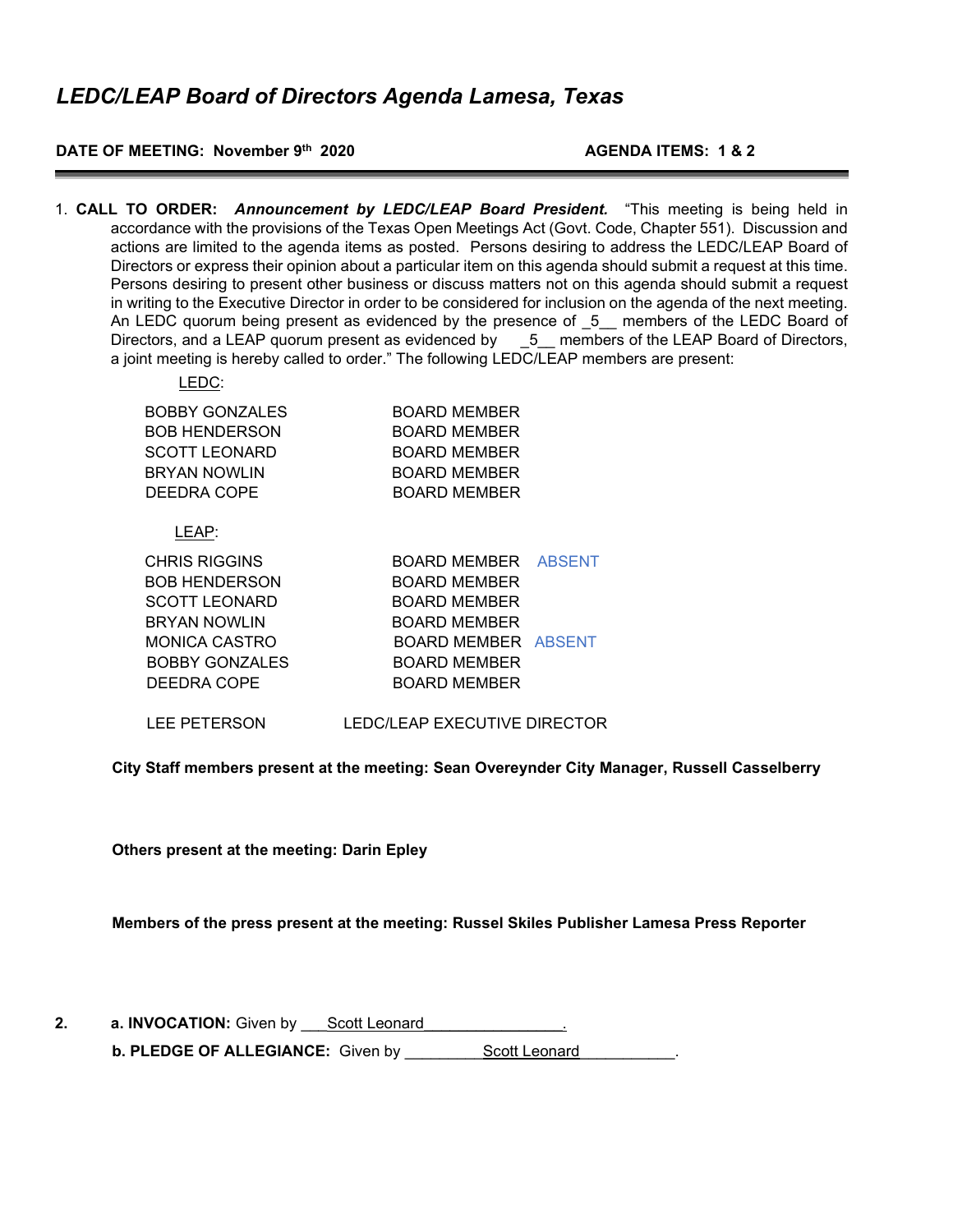### **DATE OF MEETING: November 9<sup>th</sup> 2020 AGENDA ITEM: 3**

| <b>CONSENT AGENDA</b>                                             |
|-------------------------------------------------------------------|
|                                                                   |
|                                                                   |
| Texas Open Meetings Act, City Ordinance, and<br>LEDC/LEAP Bylaws. |
| <b>SUMMARY STATEMENT</b>                                          |
| Minutes for October 13th 2020 LEDC/LEAP Joint Regularly           |
| <b>Scheduled Meeting</b>                                          |
|                                                                   |

b. Bills paid for LEDC and LEAP for the month of October 2020

#### **BOARD ACTION**

| Motion by Board Member Bryan Nowlin | to Approve                                           | Motion seconded |
|-------------------------------------|------------------------------------------------------|-----------------|
| by Board Member Bob Henderson       | and upon being put to a vote the motion was Approved |                 |

VOTING: "AYE" \_\_5\_\_\_ "NAY" \_\_0\_\_ "ABSTAIN" \_\_0\_\_\_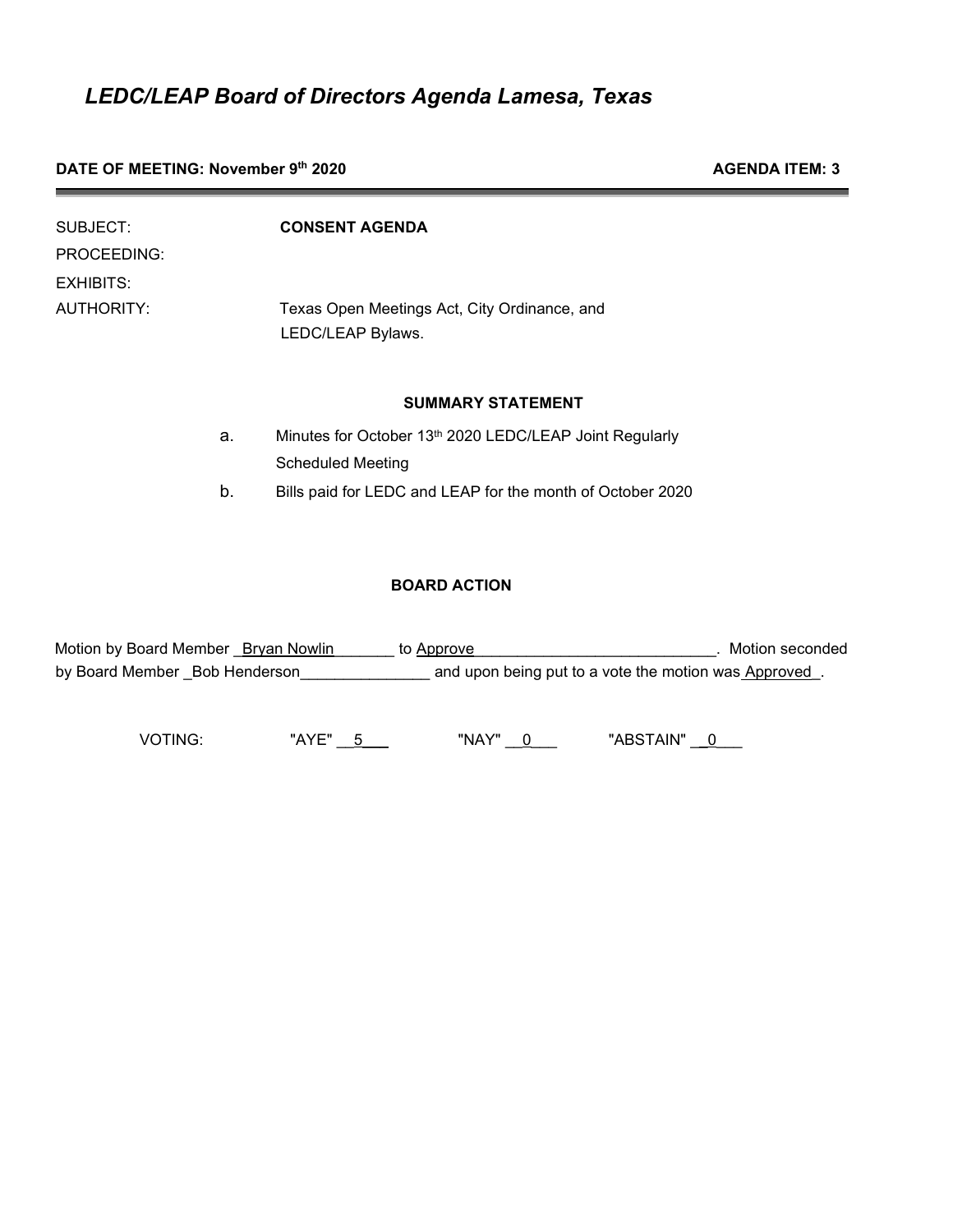|  |  |  | DATE OF MEETING: November 9th, 2020 |  |  |
|--|--|--|-------------------------------------|--|--|
|--|--|--|-------------------------------------|--|--|

.

| SUBJECT:    | <b>FINANCIAL REPORT</b>                                        |
|-------------|----------------------------------------------------------------|
| PROCEEDING: |                                                                |
| EXHIBITS:   |                                                                |
| AUTHORITY:  | Texas Open Meetings Act, City Ordinance, and LEDC/LEAP Bylaws. |

#### **SUMMARY STATEMENT**

**AGENDA ITEM: 4** 

Executive Director, Lee Peterson, will present the financial report.

#### **BOARD ACTION**

Motion by Board Member \_Bob Henderson\_\_\_ to\_**\_**Approve*\_\_\_\_\_\_\_\_\_\_\_\_.*

Motion seconded by Board Member \_Bobby Gonzales\_ and upon being put to a vote the motion was approved.

VOTING: "AYE" \_\_5\_\_\_ "NAY" \_\_0\_\_\_ "ABSTAIN" \_0\_\_\_\_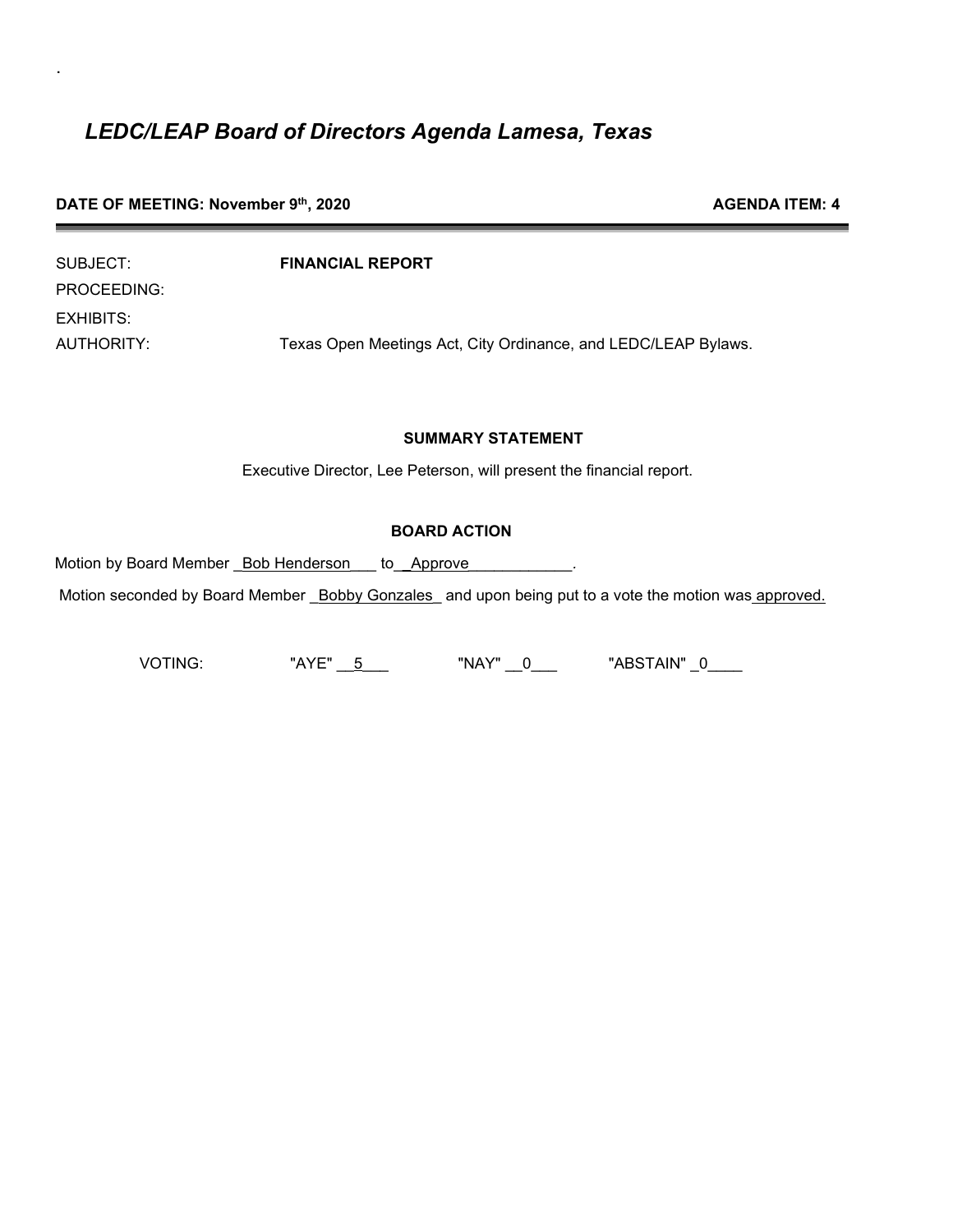**DATE OF MEETING: November 9<sup>th</sup>, 2020 AGENDA ITEM: 5 AGENDA ITEM: 5** 

| SUBJECT:    | <b>BOARD BUSINESS</b>                                          |
|-------------|----------------------------------------------------------------|
| PROCEEDING: |                                                                |
| EXHIBITS:   |                                                                |
| AUTHORITY:  | Texas Open Meetings Act, City Ordinance, and LEDC/LEAP Bylaws. |

#### **SUMMARY STATEMENT**

Boards to Consider, Discuss and/or Take Action regarding the proposed Vacant Derelict Building **Ordinance** 

#### **BOARD ACTION**

No Action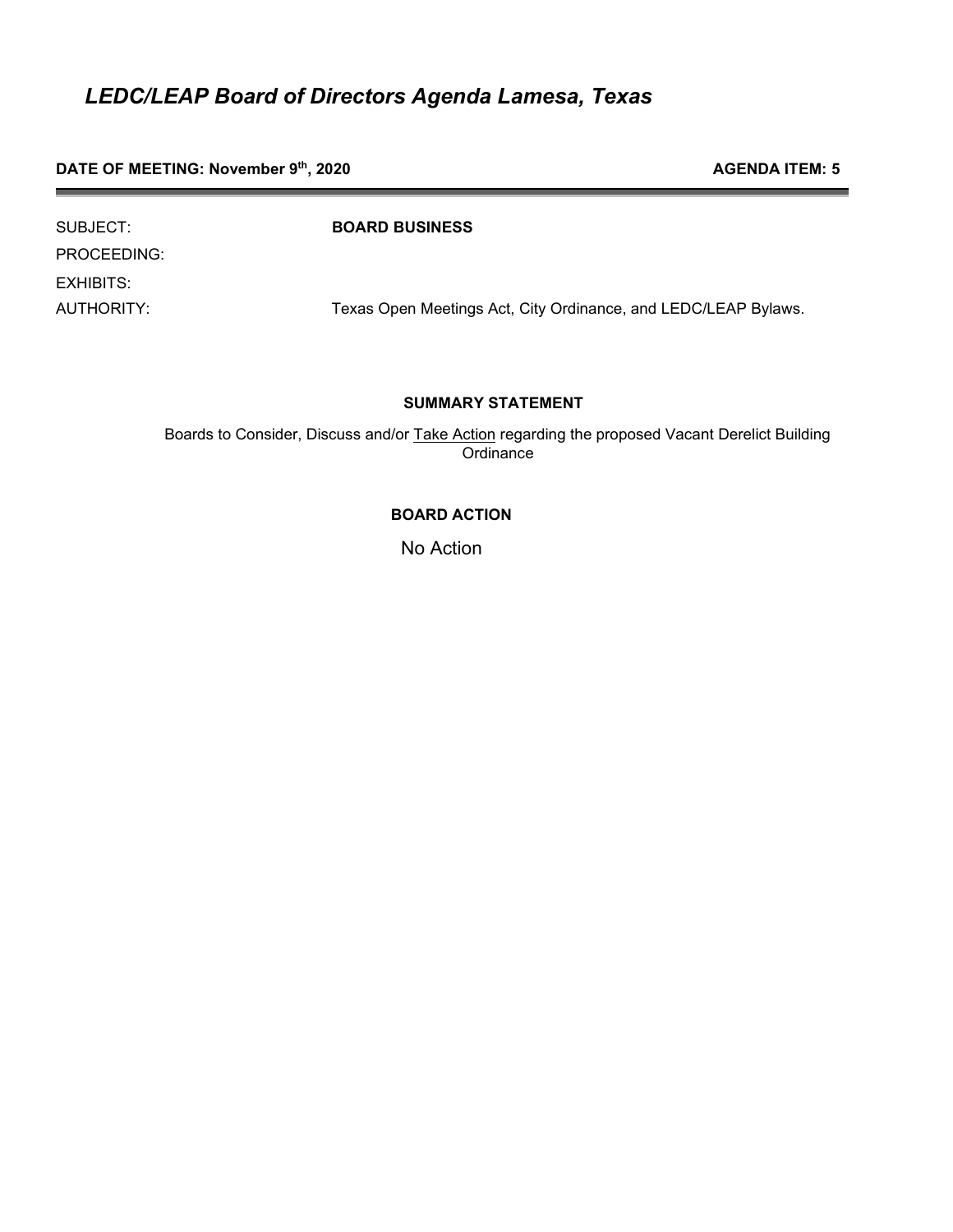#### **DATE OF MEETING: November 9th, 2020 AGENDA ITEM: 6 AGENDA ITEM: 6**

| SUBJECT:    | <b>BOARD BUSINESS</b>                                          |
|-------------|----------------------------------------------------------------|
| PROCEEDING: |                                                                |
| EXHIBITS:   |                                                                |
| AUTHORITY:  | Texas Open Meetings Act, City Ordinance, and LEDC/LEAP Bylaws. |

#### **SUMMARY STATEMENT**

Boards to Consider discuss, and or take action regarding a proposal for Downtown Lamesa Improvements. Increase our participation 75% façade improvement.

#### **BOARD ACTION**

Motion by Board Member **Bob Henderson** to Approve Motion seconded by Board Member\_Bobby Gonzales\_\_\_\_\_ and upon being put to a vote the motion was approved.

VOTING: "AYE" \_5\_ "NAY" \_0\_ "ABSTAIN" \_0\_\_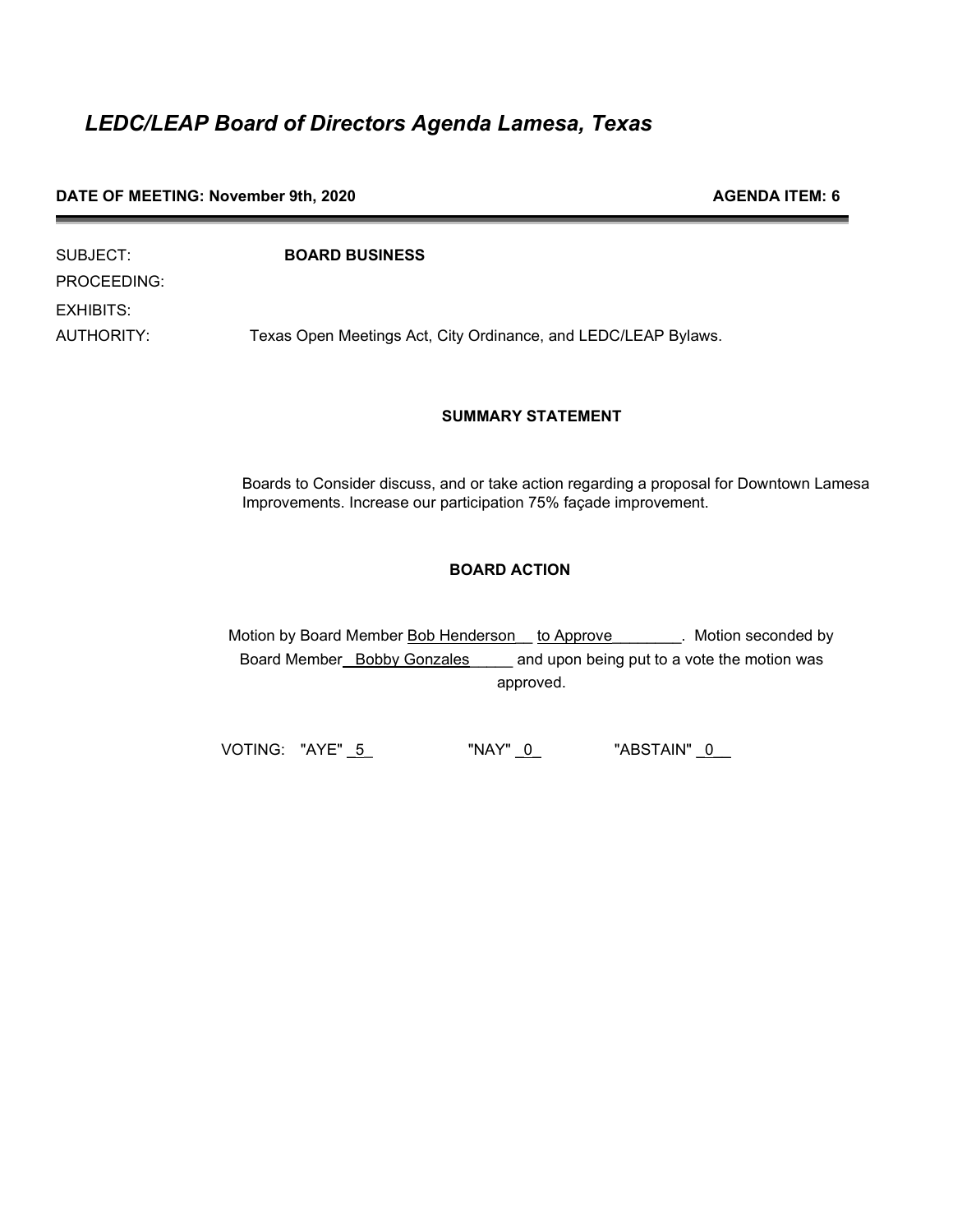#### **DATE OF MEETING: November 9th, 2020 AGENDA ITEM:7 AGENDA ITEM:7**

PROCEEDING:

EXHIBITS:

SUBJECT:

AUTHORITY: Texas Open Meetings Act, City Ordinance, and LEDC/LEAP Bylaws.

#### **SUMMARY STATEMENT**

Boards to Consider, Discuss and/or Take Action regarding the Hernandez Property

**BOARD ACTION** 

NO ACTION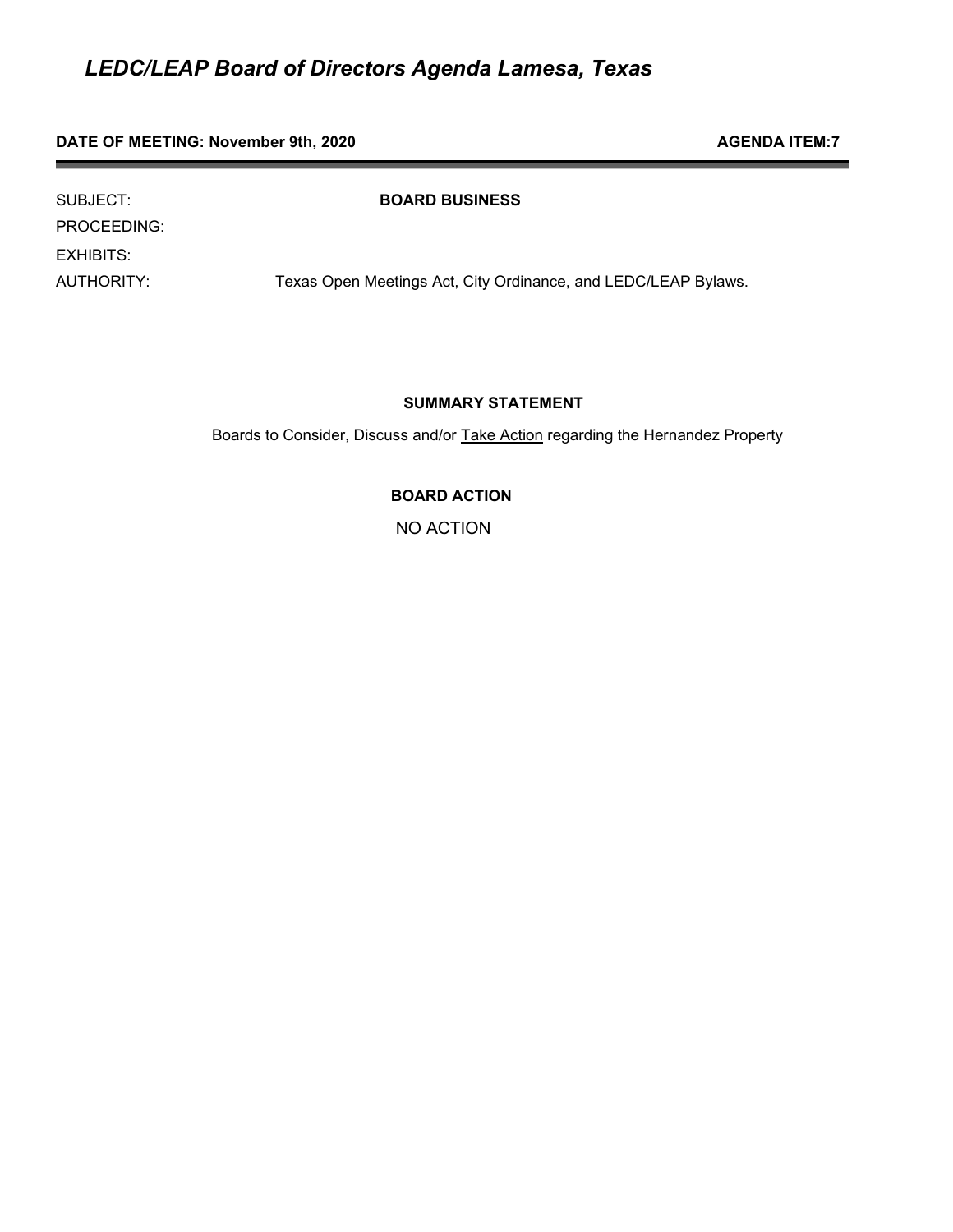#### **DATE OF MEETING: November 9th, 2020** AGENDA ITEM: 8

| SUBJECT:    | <b>EXECUTIVE SESSION</b>                                                                              |
|-------------|-------------------------------------------------------------------------------------------------------|
| PROCEEDING: |                                                                                                       |
| EXHIBITS:   |                                                                                                       |
| AUTHORITY:  | Texas Open Meetings Act (SECTION 551.072 & SECTION<br>551.087), City Ordinance, and LEDC/LEAP Bylaws. |

#### **SUMMARY STATEMENT**

Convene into closed Executive Session for the following purpose(s):

- a. Deliberation regarding economic development negotiations in accordance with Local Government Code 551.087
- b. Deliberation regarding real property in accordance with Local Government Code 551.072.

#### NO ACTION

#### **BOARD ACTION**

Motion by Board Member **Bob Henderson** to reconvene into Open Session Motion seconded by Board Member Bobby Gonzales and upon being put to a vote the motion was approved.

VOTING: "AYE<u>" 5</u> "NAY" <u>0</u> "ABSTAIN<u>" 0</u>

**Time Into Executive Session: 6:25 pm.**

**Time Out of Executive Session: 6:40 pm.**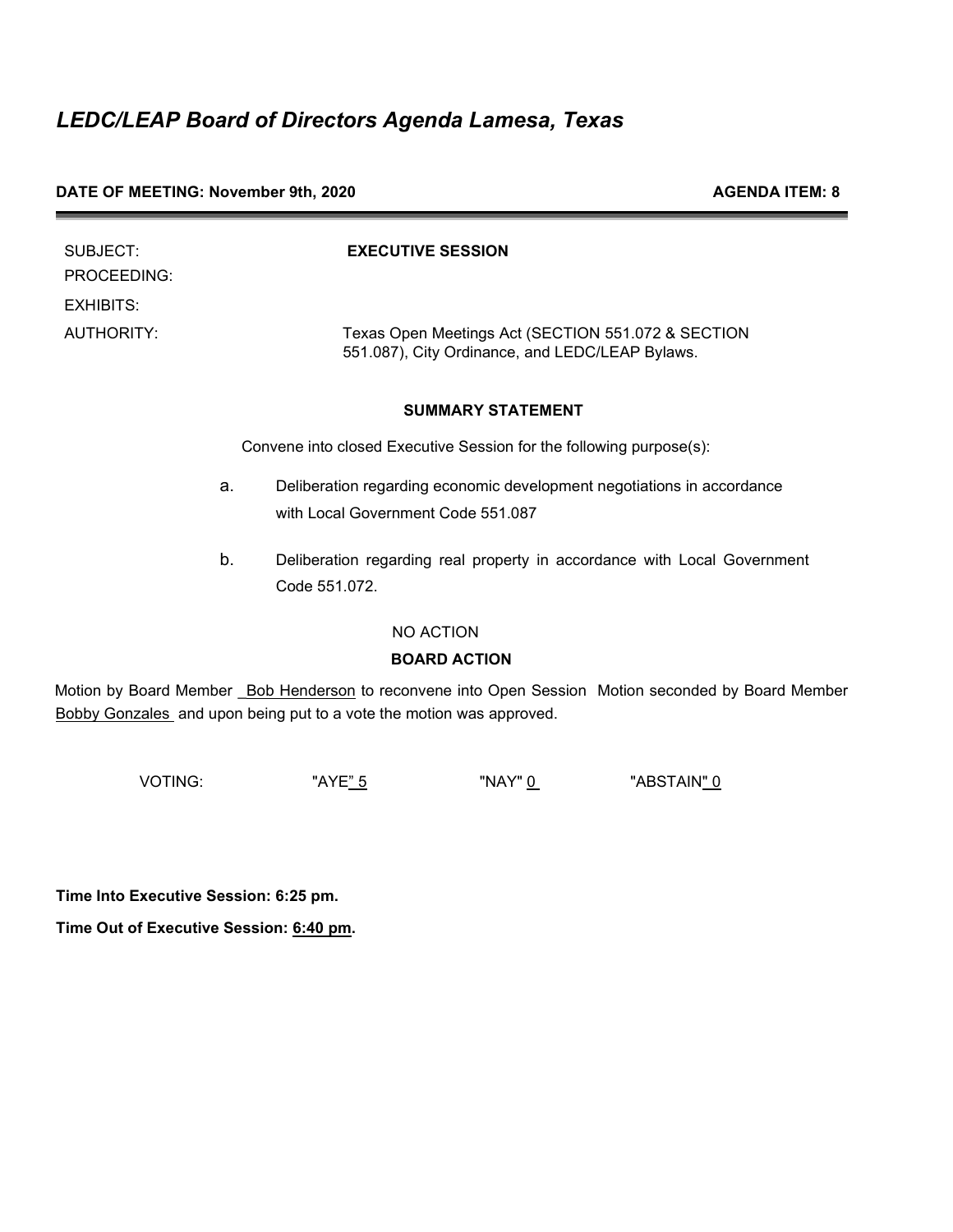### **DATE OF MEETING: November 9<sup>th</sup>, 2020 AGENDA ITEM:9**

| SUBJECT:<br>PROCEEDING: | <b>Conduct Public Hearing</b>                                                                                                                                                                                                                                                                   |
|-------------------------|-------------------------------------------------------------------------------------------------------------------------------------------------------------------------------------------------------------------------------------------------------------------------------------------------|
| EXHIBITS:               |                                                                                                                                                                                                                                                                                                 |
| AUTHORITY:              | <b>Conduct Public Hearing:</b> Open and Conduct a public hearing<br>regarding proposed financial assistance to Premier Ford of Lamesa, 1207<br>Lynn Lamesa Texas for the purpose of establishing a retail operation in<br>Lamesa Texas, and to assist with job training and facility remodeling |

#### **SUMMARY STATEMENT**

Action as a result of the Executive Session

a. No Action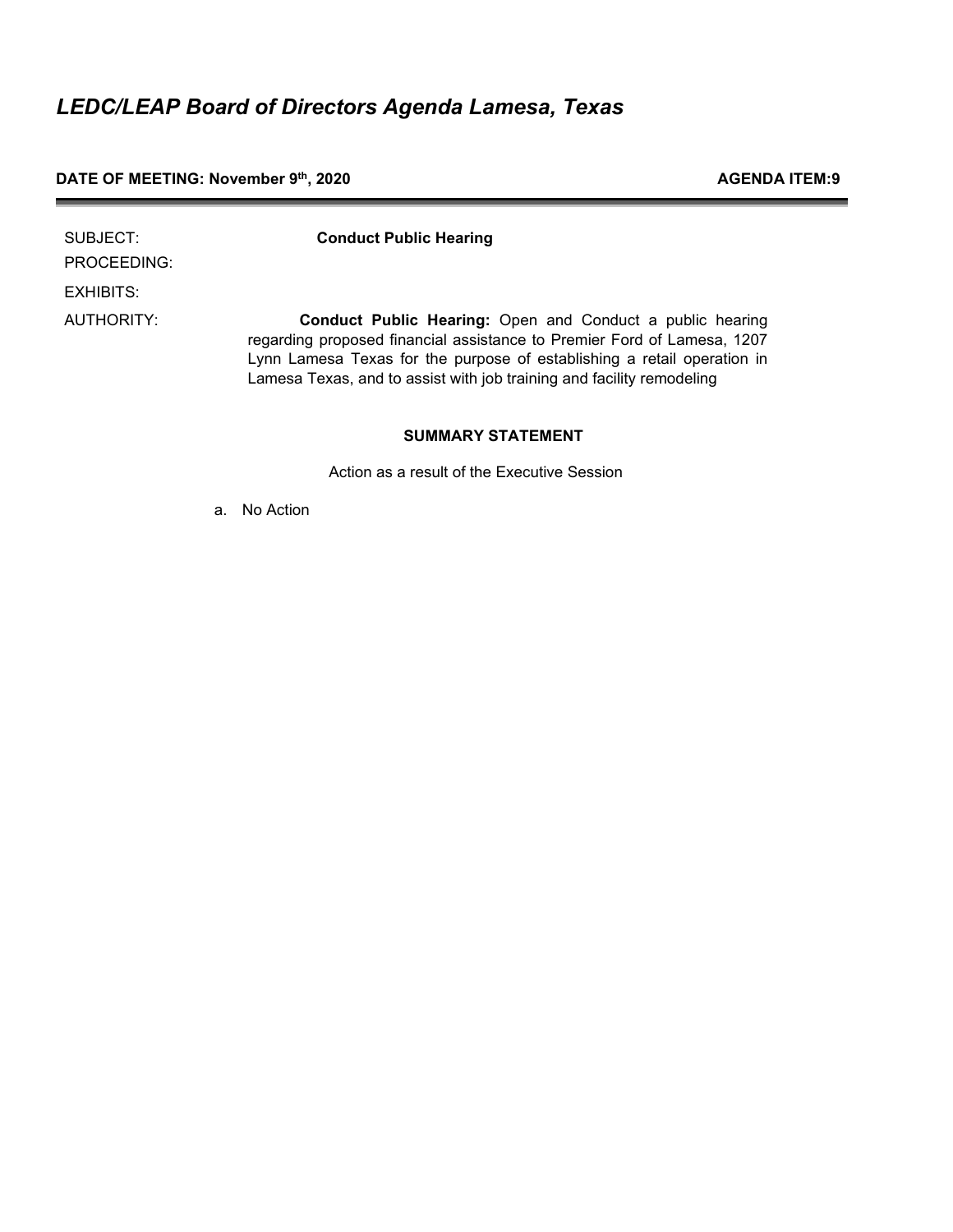**DATE OF MEETING: November 9<sup>th</sup>, 2020 AGENDA ITEM: 10 AGENDA ITEM: 10** 

| SUBJECT:    | <b>FINANCIAL ASSISTANCE ACTION</b>                            |
|-------------|---------------------------------------------------------------|
| PROCEEDING: |                                                               |
| EXHIBITS:   |                                                               |
| AUTHORITY:  | Texas Open Meetings Act, City Ordinance, and LEDC/LEAP Bylaws |

#### **FINANCIAL ASSISTANCE ACTION:**

Consider taking action to provide financial assistance to Premier Ford of Lamesa, for the purpose of establishing a retail operation in Lamesa, Texas and to assist with job training and facility remodeling. Provide \$25,000 in form of grant to Premier Ford of Lamesa

| Motion by Board Member Bobby Gonzales _ to Approve. Motion seconded by Board |                                                       |  |  |
|------------------------------------------------------------------------------|-------------------------------------------------------|--|--|
| Member Deedra Cope                                                           | and upon being put to a vote the motion was approved. |  |  |

VOTING: "AYE" \_5\_ "NAY" \_0\_ "ABSTAIN" \_0\_\_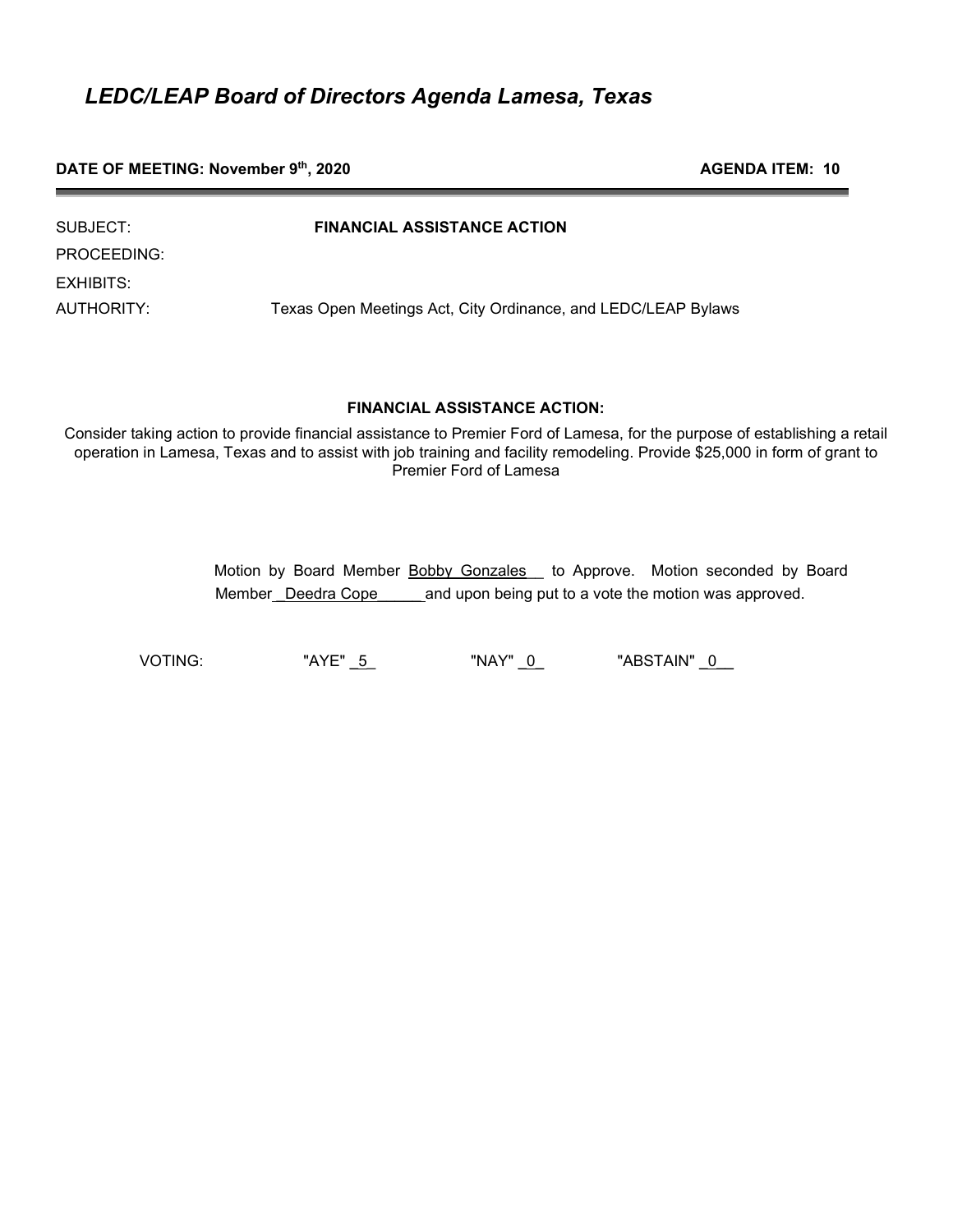PROCEEDING: EXHIBITS:

SUBJECT: **ACCEPT CONVEYANCE OF REAL PROPERTY:**

AUTHORITY: Texas Open Meetings Act, City Ordinance, and LEDC/LEAP Bylaws.

#### **SUMMARY STATEMENT**

 Consider taking action to accept title to Lot 16, Block 26, of the original Town of Lamesa, Dawson County, Texas, located at 119 South Main Street, from Lamesa Dawson County Museum **Association** 

### **Board Action**

Motion by Board Member Bob Henderson to reconvene into open session. Motion seconded by Board Member Bryan Nowlin and upon being put to a vote the motion was approved.

VOTING: "AYE" \_5 "NAY" \_0 "ABSTAIN" \_\_0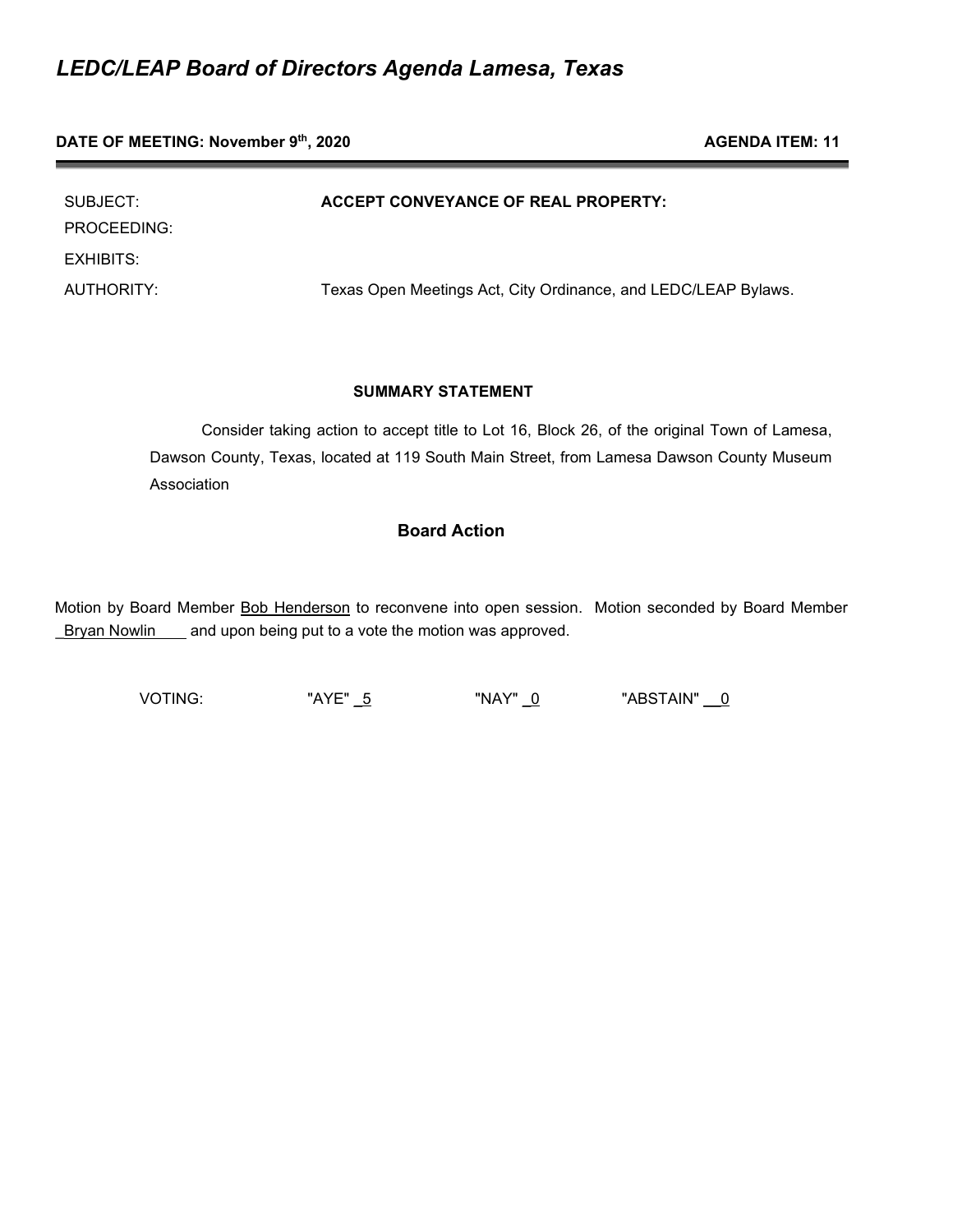**DATE OF MEETING:** November 9<sup>th</sup>, 2020 **AGENDA ITEM:** 12

| SUBJECT:<br>PROCEEDING: | <b>EXECUTIVE DIRECTOR'S REPORT:</b>                            |
|-------------------------|----------------------------------------------------------------|
| EXHIBITS:               |                                                                |
| AUTHORITY:              | Texas Open Meetings Act, City Ordinance, and LEDC/LEAP Bylaws. |

#### **SUMMARY STATEMENT**

Hear update from LEDC/LEAP Executive Director Lee Peterson

NO ACTION.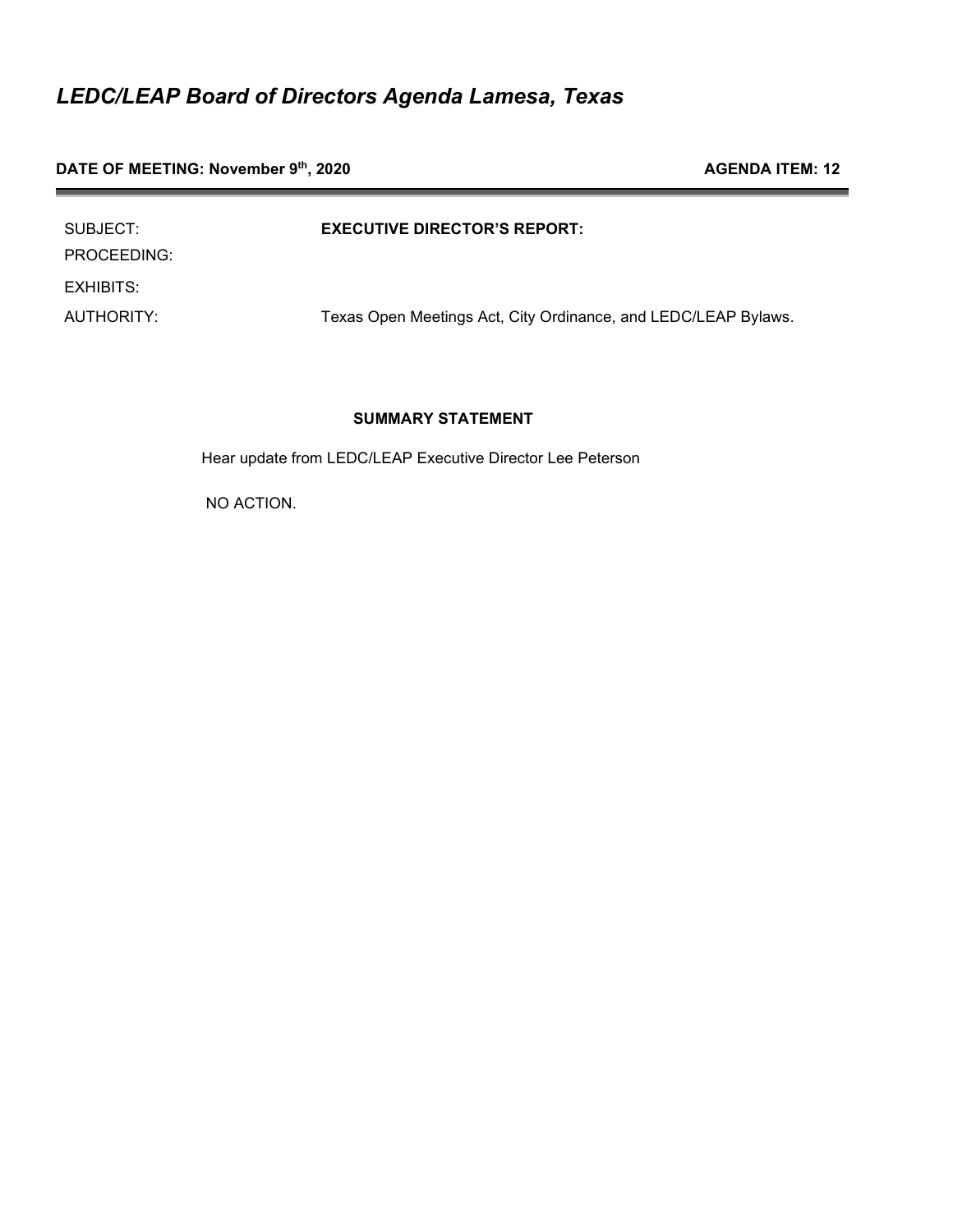#### **DATE OF MEETING: AUGUST 10<sup>TH,</sup> 2020 AGENDA ITEM 13**

| SUBJECT:    | <b>Adjourn Public Meeting</b>                                  |
|-------------|----------------------------------------------------------------|
| PROCEEDING: |                                                                |
| EXHIBITS:   |                                                                |
| AUTHORITY:  | Texas Open Meetings Act, City Ordinance, and LEDC/LEAP Bylaws. |

#### **SUMMARY STATEMENT**

**President Scott Leonard Adjourned the Public Meeting**